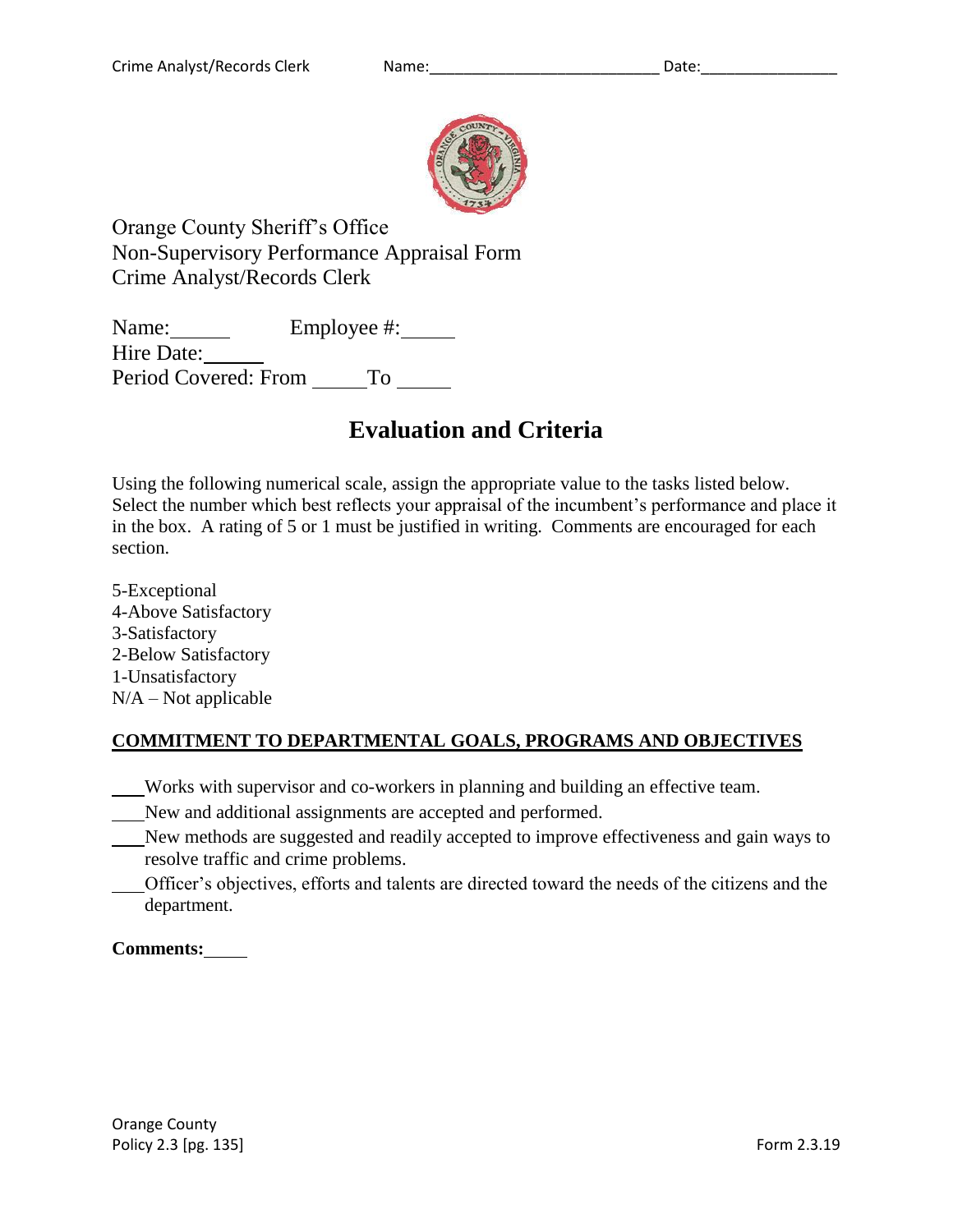#### **RECORDS MANAGEMENT**

- Has knowledge of effective filing system and uses such.
- Records are kept in a neat and orderly fashion.
- Files are signed out when officers take them.
- Files are not missing, when someone wants to pull one.
- Has in in depth knowledge of records management system.
- Approves crash reports that are approved by patrol supervisors in the TREDS system.
- Notifies appropriate supervisors when reports are incomplete or not found.
- Enters summons', warrants and civil papers as needed.

#### **Comments:**

### **CRIME ANALYSIS**

- Able to make connections between cases.
- Able to spot trends happening in certain areas.
- Reports information obtained to the assigned unit to the case.
- Has the ability to create spread sheets, posters, etc. for related cases.
- Has a recorded database of Crime Analysts and works with them to obtain needed information.
- Has a recorded database of pawn shops and L.E. connections.
- Has in intricate knowledge of data share programs and has proven the ability to derive useful information from them.

**Comments:**

### **FOIA REQUESTS**

- Knows the steps to be taken for FOIA requests.
- Pulls the information requested and compiles it in a neat and orderly fashion.
- Gets permission for releases from County Attorney before any information goes out to the public.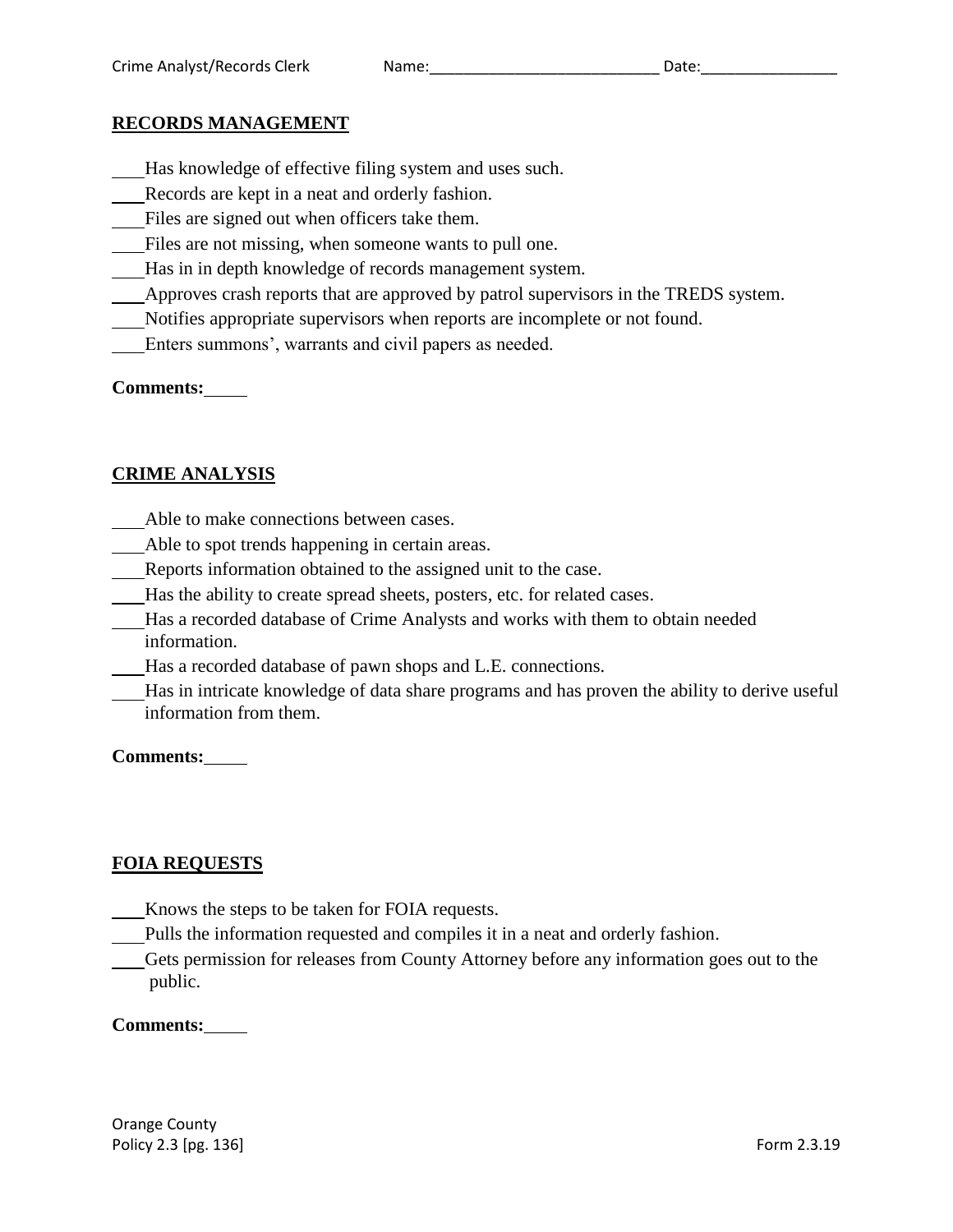#### **DEPENDABILITY**

- Completes work according to procedures, guidelines and goals.
- Reports to work when scheduled without being tardy.
- Takes responsibility for completing work in a timely fashion.
- Work is finished by deadlines given.

## **Comments:**

## **INFORMATION DISSEMINATION**

- Knows what information may and may not be disseminated.
- Effectively disseminates information to appropriate personnel.
- Knows and utilizes different ways to disseminate information. (emails, message board, bulletins).

## **Comments:**

## **VCIN USAGE**

- Keeps up VCIN Certification .
- Knows and adheres to VCIN policies and procedures.
- Keeps logs of information that is run on the VCIN terminal

## **Comments:**

## **RELATIONSHIPS WITH OTHERS**

- Shares information and keeps supervisor informed of work status.
- Gets along with others in the office.
- Provides fast and friendly service to the public.
- Trains and guides other personnel who need it.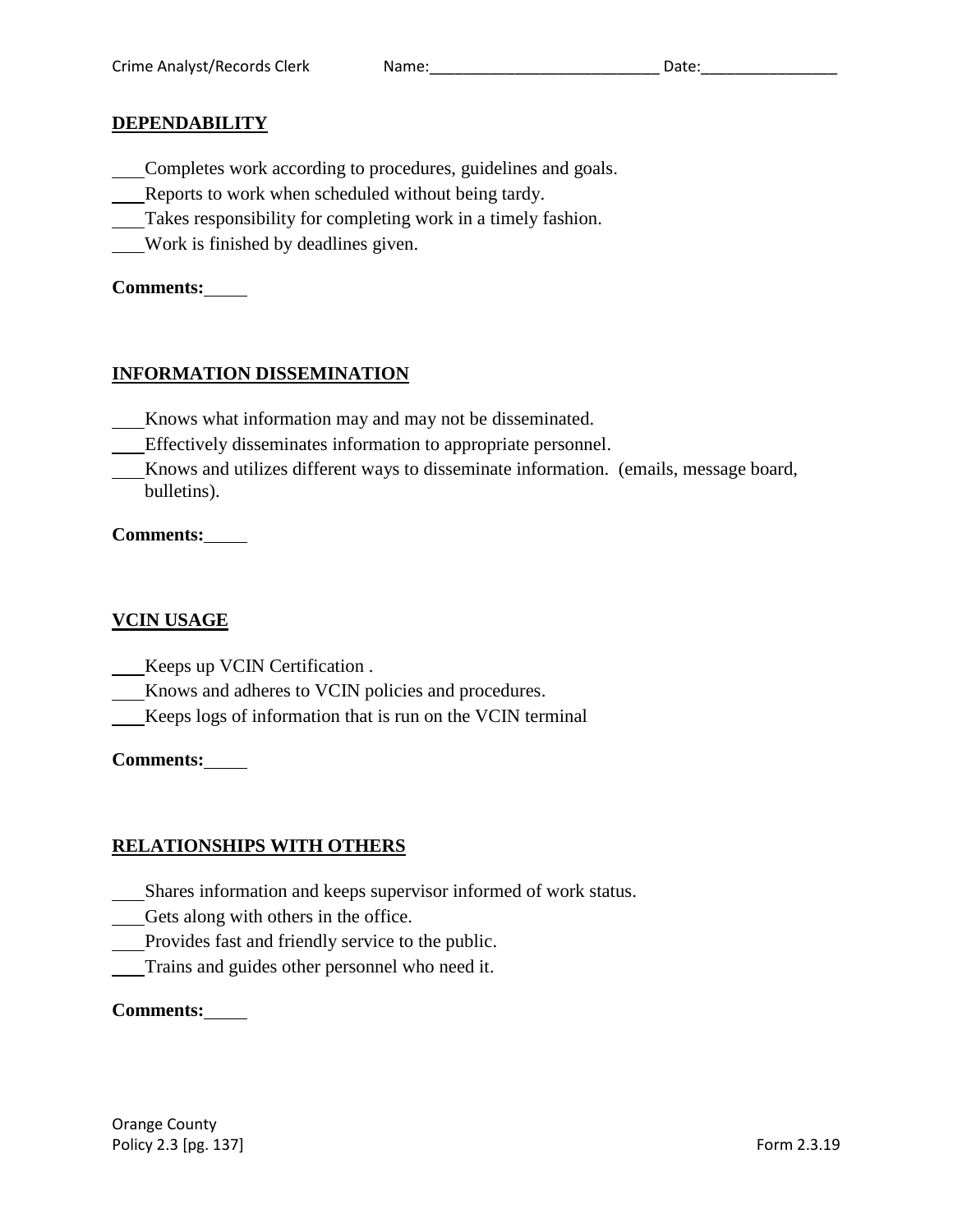#### **COORDINATION OF WORK**

- Realistically and accurately estimates the time a job will take and schedules work accordingly.
- Avoids having to redo work in order to get task accomplished.
- Uses supplies, materials, equipment and time efficiently.

**Comments:**

#### **COMPUTER SKILLS**

- Has knowledge of basic computer skills.
- Has knowledge of Dapro computer system and is efficient with it.
- Has knowledge of VCIN terminal and is efficient with it.
- Able to type at a relatively fast rate without mistakes.

**Comments:**

## **PHYSICAL CONDITION AND APPEARANCE**

Reports to work wearing appropriate attire.

All physical standards prescribed by the department are met.

Corrective measures recommended by physician or other designated health representative are followed in a timely manner.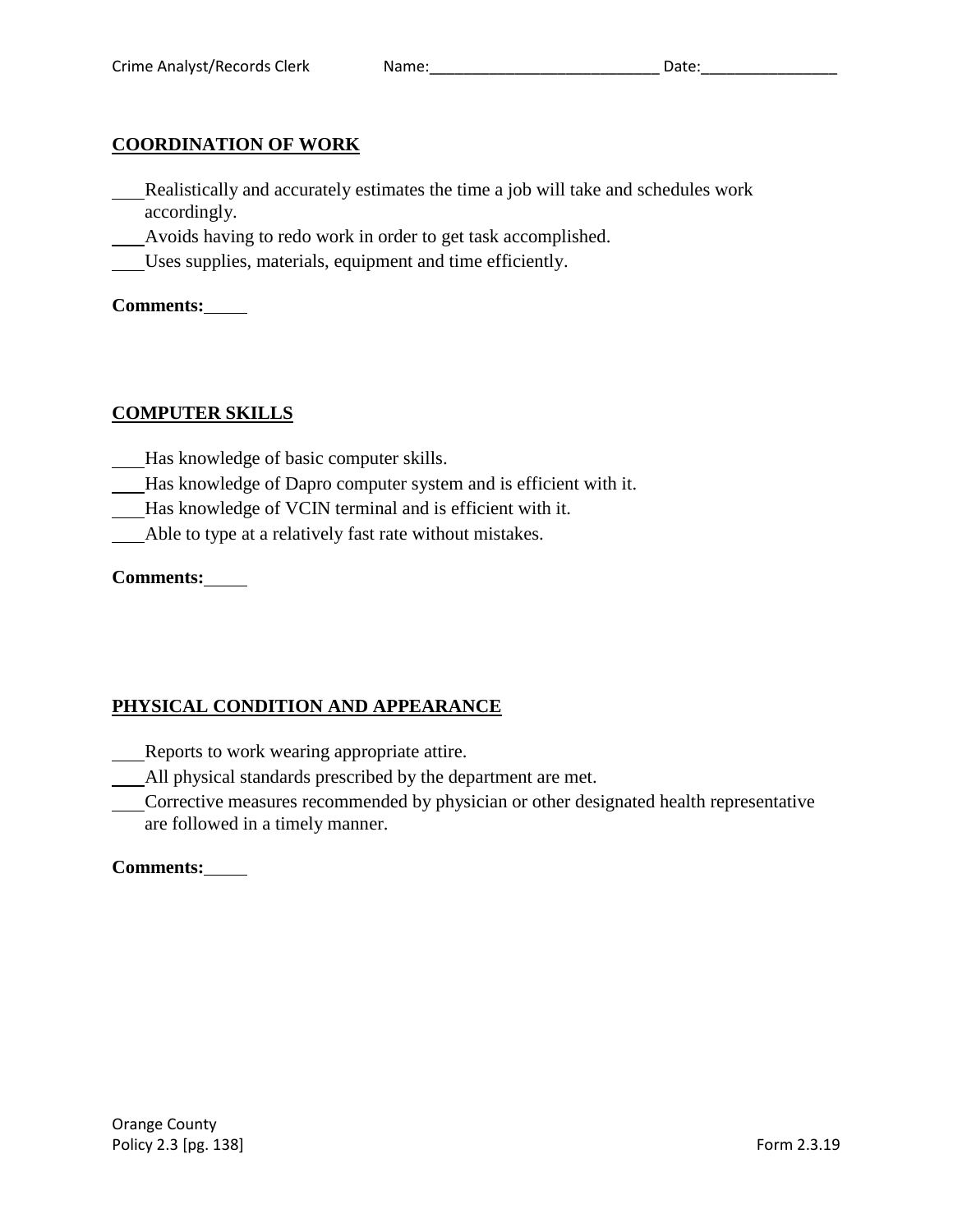### **COMPLIANCE TO POLICIES, PROCEDURES AND REGULATIONS**

- Sheriff's Office policies, general orders, procedures, etc., are followed as prescribed or exceptions are approved by supervisor.
- Sick leave is not abused.
- Leave time is used only as authorized or specified.

**Comments:**

**CORE VALUES:** Assign a numeric to each box, then list examples or actions that demonstrate how the employee embodies each core value. Complete all sections.

Integrity: Employee's actions are guided by ethical and honest conduct.

Leadership: Employee is an example to others.

Service: Employee is responsive and service-oriented to meet customer needs.

**Comments**:

#### **County Policy**

- Is well versed in applicable county policies, knows where to find the most updated policy
- Follows all applicable county policies
- Makes appropriate inquiries as to the meaning or directives included in county policy before acting.
- Completes all county policy required forms and documents in a timely matter.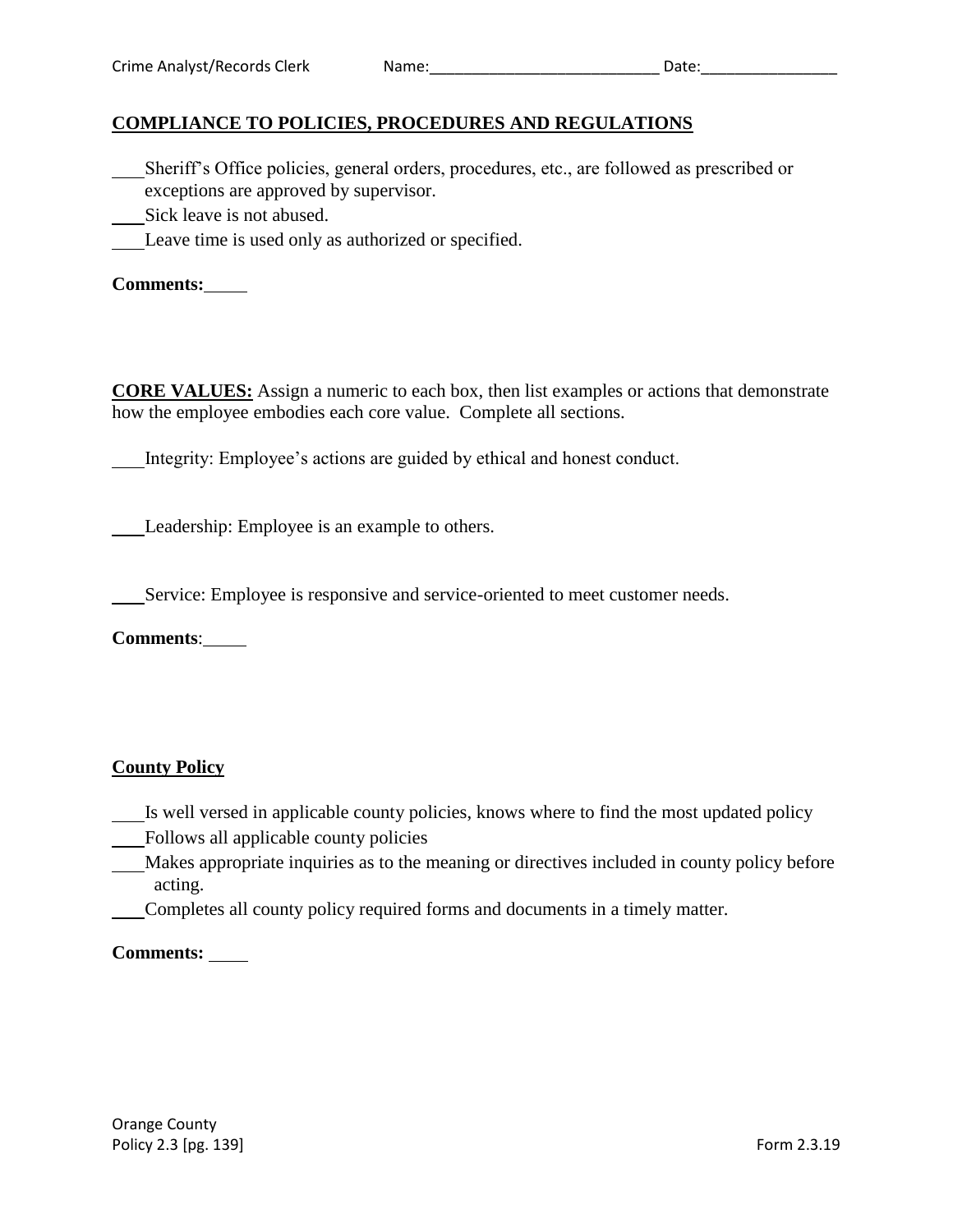#### **CALCULATION OF RATING**

- **A. TOTAL SCORES**
- **B. NUMBER OF CATEGORIES**
- **C. RATING DETERMINATION (A/B)**

#### **PERFORMANCE RATING**

4.5-5.00 and no ratings below satisfactory –Exceptional

3.5-4.49 and no ratings below satisfactory – Above Satisfactory

2.5-3.49 and no unsatisfactory ratings – Satisfactory

1.5-2.49 – Below Satisfactory

 $0.0 - 1.49$  – Unsatisfactory

#### **Development and growth potential:**

Include comments on employee's major strengths, accomplishments made during this review period and development achieved since the last performance evaluation.

#### **Completed goals and objectives:**

Review the results of goals and objectives completed within this performance cycle.

#### **New goals and objectives:**

List the objectives to be accomplished within the next performance cycle. Arrange in order of priority.

#### **Additional comments by rating official:**